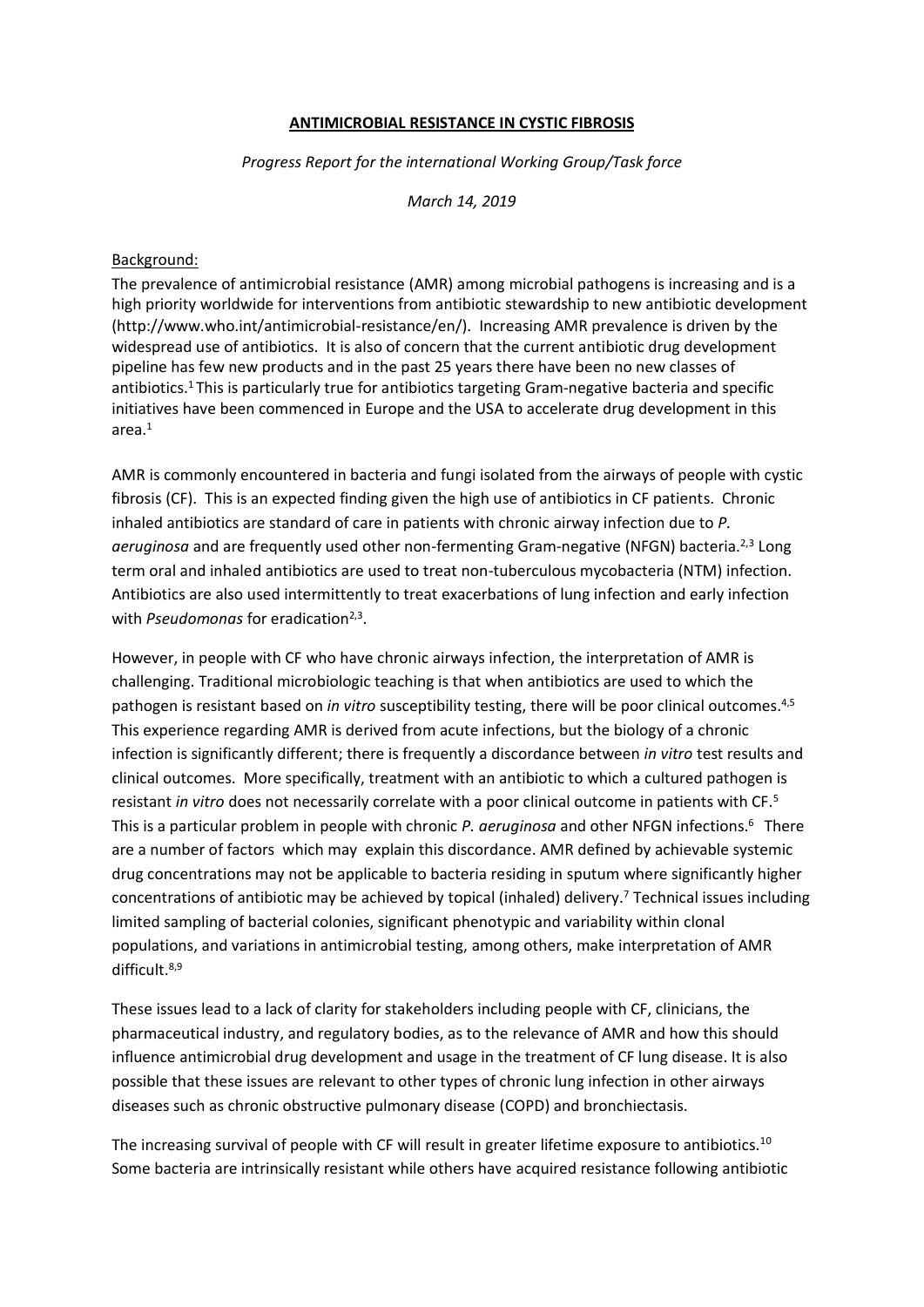exposure.<sup>11</sup> Antibiotics remain a key therapeutic in CF and have likely contributed to the survival gains in the past 4 decades. Minimizing the induction of AMR by the careful use of antibiotics is important to maintain the value of current drugs and protect the value of future compounds while not compromising patient care.<sup>12</sup> Antimicrobial stewardship (AMS) will therefore not follow conventional practice and needs to be specifically contextualised for people with CF.

We proposed a working group to develop guidelines on the interpretation of AMR for clinical care in CF and to consider the implications of AMR on antimicrobial stewardship. This project was funded jointly by the Cystic Fibrosis Foundation, the European Cystic Fibrosis Society, CF Canada, CF NZ/Aus, and the UK Trust. This progress report is submitted to provide an update on the activities thus far.

## Original Objectives

- Describe current and developing definitions and methodologies for determining antimicrobial resistance
- Understand how chronic infections differ from acute infections with respect to the microbiological assumptions regarding AMR
- Assess the value of current susceptibility testing including the frequency and timing of testing
- Offer guidance for the use of antimicrobial resistance testing in the conduct of clinical trials by the pharmaceutical industry and regulatory agencies.
- Explore how antimicrobial stewardship plays a role with respect to AMR in people with CF.
- Set key research priorities for the development of appropriate future application of AMR diagnostics to improve patient outcomes

## Original Key deliverables

- 1. Manuscripts describing the work and consensus statements
	- a. Definitions and methodologies, including role of future methods, key questions
	- b. Results of systematic reviews and Delphi consensus
- 2. Symposium for presentation to the CF community
- 3. White paper with recommendations for industry and regulatory agencies

## Work Accomplished thus far:

- 1. We established a committee of content experts (participants listed in Appendix 1) using the following criteria:
	- a. Representation of all stakeholders
	- b. Respected content experts in the CF community
		- i. Microbiology
		- ii. Pharmacy
		- iii. Clinicians (pulmonary and infectious diseases, pediatric and adult)
	- c. Engagement of junior scholars.
	- d. Engagement of regulatory agencies
	- e. Input from patients and families
- 2. Conducted two face-to-face meetings.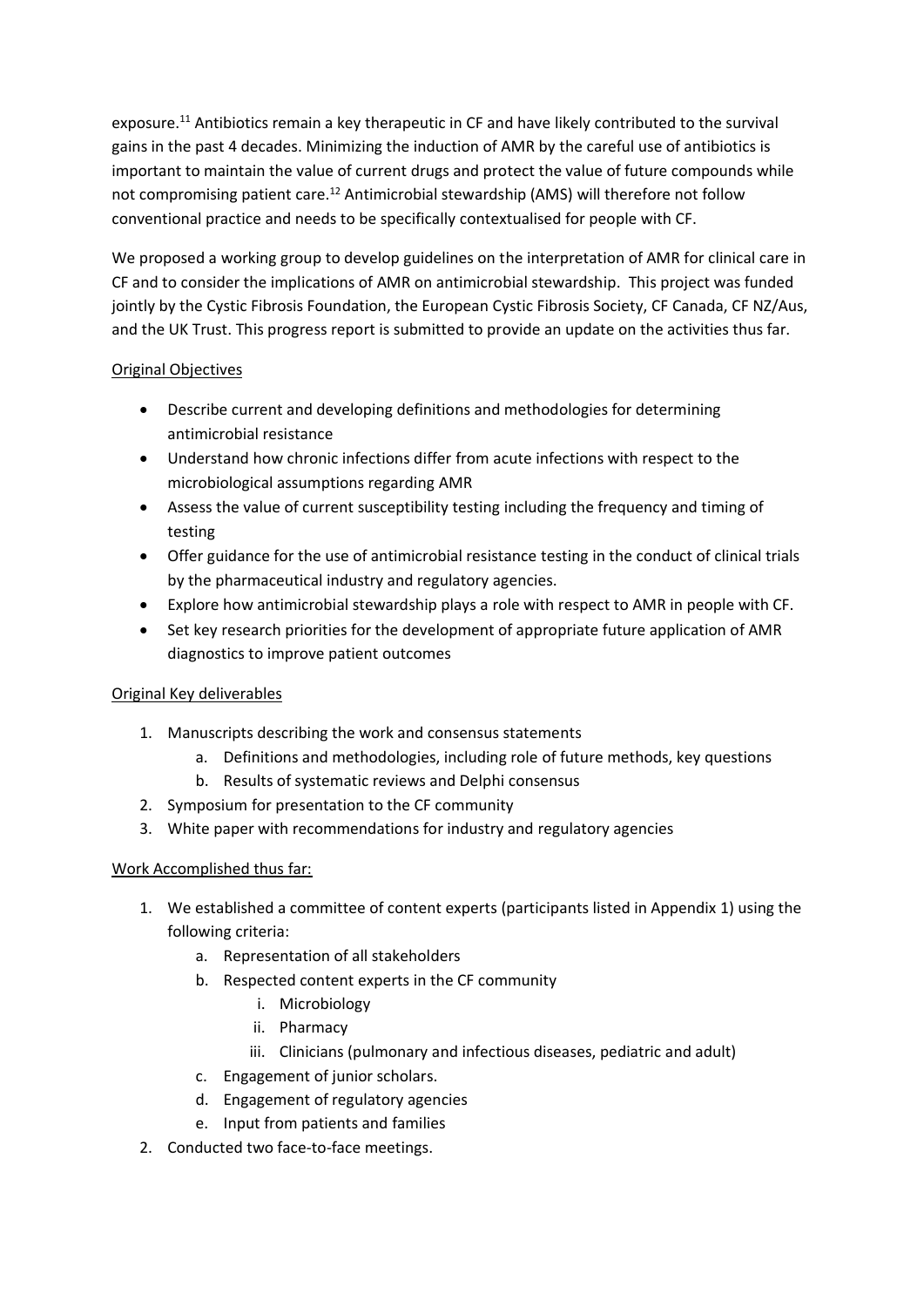- a. NACFC (November 2017) to establish workplan and initiate individual working groups.
- b. Artimino (September 2018) to review work completed to that point and prepare for presentation at NACFC 2018.
- 3. Each working Group has had ongoing phone meetings on an ongoing schedule.
- 4. Working Group 1: Establish definitions that will be used by all working groups and in all publications. This group has completed the original goal and published a review on AMR and submitted another review (see Appendix 2: publications). An update was also presented in a symposium at NACFC 2018 and will be part of a symposium at EFCF 2019 (see Appendix 3: presentations).
- 5. Working Group 2: This group completed a systematic review of the literature resulting in a published manuscript (see Appendix 2: publications). An update was also presented in a symposium at NACFC 2018 and will be part of a symposium at EFCF 2019 (see Appendix 3: presentations).
- 6. Working Group 3: This group conduct a Delphi iterative survey of the committee to develop consensus on final recommendations. A manuscript is near completion and will be submitted to the Journal of Cystic Fibrosis. An update was also presented in a symposium at NACFC 2018 and will be part of a symposium at EFCF 2019 (see Appendix 3: presentations).
- 7. Working Group 4: This was an objective added following our initial face-to-face meeting when it became apparent that we should be engaging with the antimicrobial stewardship community. This group is working on a manuscript (State of the Art review) intended to be submitted to Infection Control & Hospital Epidemiology (ICHE) as well as a planned submission to the Journal of Cystic Fibrosis. These will be intended to inform the two readerships about the special challenges of CF that are relevant to a stewardship program. An update was also presented in a symposium at NACFC 2018 and will be part of a symposium at EFCF 2019 (see Appendix 3: presentations).
- 8. Working Group 5: This group is charged with engagement of patients and families. An internationally distributed survey of patients, families and healthcare providers has been completed to identify key aspects that must be addressed in providing education. Two manuscripts are in preparation to present these results. Abstracts will also be submitted to ID-week and NACF 2020.

## Next steps:

- Prepare for symposium to be presented at ECFC 2019 (see Appendix 3: presentations)
- Submit manuscripts as noted above
- Research priorities will be in Delphi manuscript
- Connect with federal medical agencies (completed work has already been sent to FDA)

### **References**

1. Kostyanev T, Bonten MJ, O'Brien S, Steel H, Ross S, François B, Tacconelli E, Winterhalter M, Stavenger RA, Karlén A, Harbarth S, Hackett J, Jafri HS, Vuong C, MacGowan A, Witschi A, Angyalosi G, Elborn JS, deWinter R, Goossens H. The Innovative Medicines Initiative's New Drugs for Bad Bugs programme: European public-private partnerships for the development of new strategies to tackle antibiotic resistance. J Antimicrob Chemother. 2016 Feb;71(2):290-5.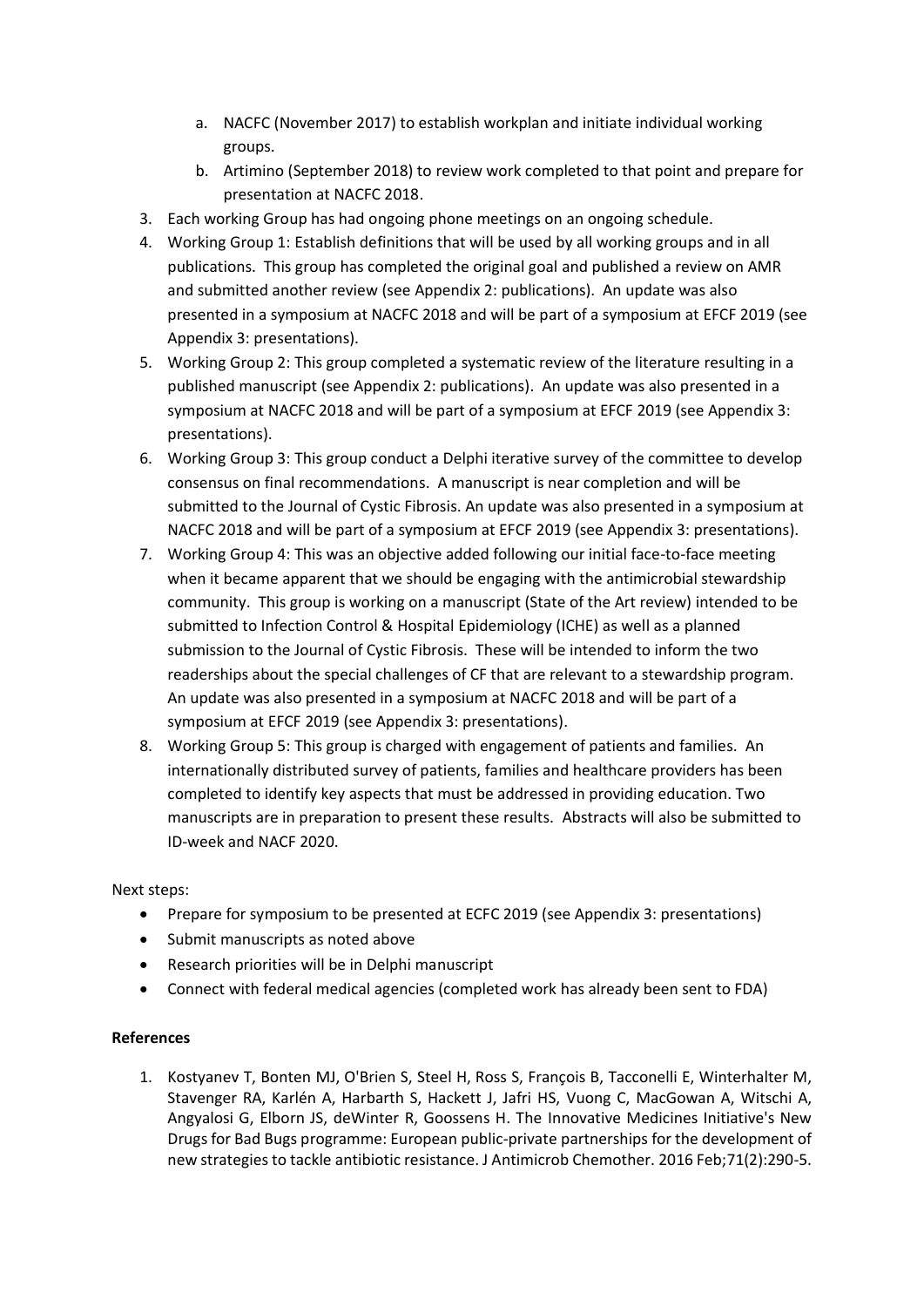- 2. Flume PA, Mogayzel PJ Jr, Robinson KA, Goss CH, Rosenblatt RL, Kuhn RJ, Marshall BC; Clinical Practice Guidelines for Pulmonary Therapies Committee. Cystic Fibrosis Pulmonary Guidelines: Treatment of Pulmonary Exacerbations. Am. J. Respir. Crit. Care Med. 2009 Nov;180(9):802-8.4978611.
- 3. Döring G, Flume P, Heijerman H, Elborn JS; Consensus Study Group. Treatment of lung infection in patients with cystic fibrosis: current and future strategies. J Cyst Fibr. 2012 Dec;11(6):461-79.
- 4. Gilligan PH. Infections in patients with cystic fibrosis: diagnostic microbiology update. Clin Lab Med. 2014 Jun;34(2):197-217. doi:10.1016/j.cll.2014.02.001. Review. PubMed PMID: 24856524.
- 5. Chmiel JF, Aksamit TR, Chotirmall SH, Dasenbrook EC, Elborn JS, LiPuma JJ, Ranganathan SC, Waters VJ, Ratjen FA. Antibiotic management of lung infections in cystic fibrosis. I. The microbiome, methicillin-resistant Staphylococcus aureus, gram-negative bacteria, and multiple infections. Ann Am Thorac Soc. 2014 Sep;11(7):1120-9.
- 6. Hurley MN, Ariff AH, Bertenshaw C, Bhatt J, Smyth AR. Results of antibiotic susceptibility testing do not influence clinical outcome in children with cystic fibrosis. J Cyst Fibr 2012 Jul;11(4):288-92.
- 7. Wenzler E, Fraidenburg DR, Scardina T, Danziger LH. Inhaled Antibiotics for Gram-Negative Respiratory Infections. Clin Microbiol Rev. 2016 Jul;29(3):581-632.
- 8. Waters V, Smyth A. Cystic fibrosis microbiology: Advances in antimicrobial therapy. J Cyst Fibros. 2015 Sep;14(5):551-60.
- 9. Chmiel JF, Aksamit TR, Chotirmall SH, Dasenbrook EC, Elborn JS, LiPuma JJ, Ranganathan SC, Waters VJ, Ratjen FA. Antibiotic management of lung infections in cystic fibrosis. I. The microbiome, methicillin-resistant Staphylococcus aureus, Gram-negative bacteria, and multiple infections. Ann Am Thorac Soc. 2014 Sep;11(7):1120-9.
- 10. Burgel PR, Bellis G, Olesen HV, Viviani L, Zolin A, Blasi F, Elborn JS; ERS/ECFS Task Force on Provision of Care for Adults with Cystic Fibrosis in Europe.. Future trends in cystic fibrosis demography in 34 European countries. Eur Respir J. 2015 Jul;46(1):133-41
- 11. Sherrard LJ, Tunney MM, Elborn JS. Antimicrobial resistance in the respiratory microbiota of people with cystic fibrosis. Lancet. 2014 Aug 23;384(9944):703-13.
- 12. McCaughey G, Gilpin D, Elborn JS, Tunney MM. The future of antimicrobial therapy in the era of antibiotic resistance in cystic fibrosis pulmonary infection. Expert Rev Respir Med. 2013 Aug;7(4):385-96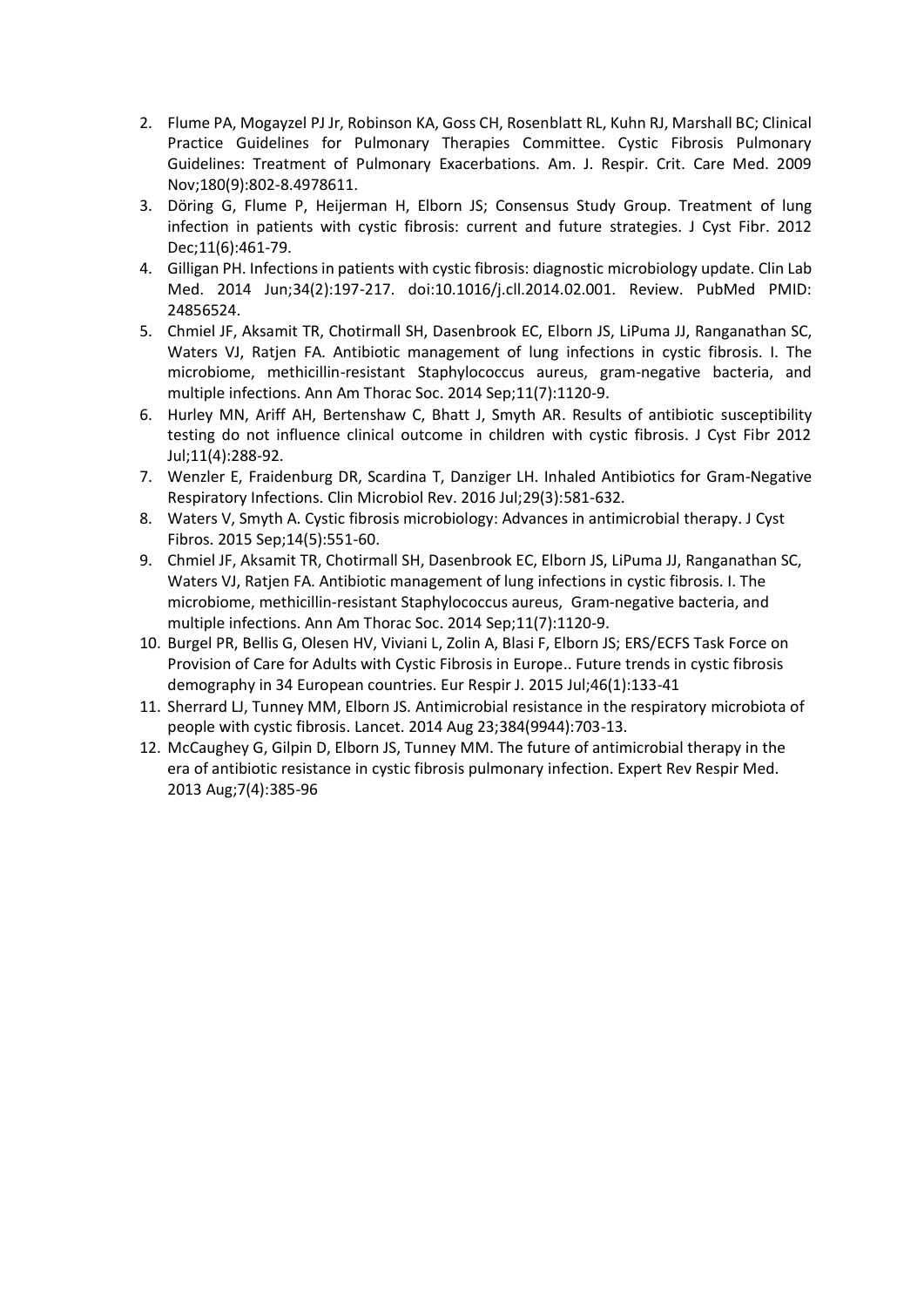# **Appendix 1: Participants**

| <b>Chairs</b>            |                |                                    |
|--------------------------|----------------|------------------------------------|
| J. Stuart Elborn         | UK             | Adult clinician                    |
| Patrick A. Flume         | <b>USA</b>     | Adult clinician                    |
| <b>Valerie Waters</b>    | Canada         | Infectious diseases                |
| Scott C. Bell            | Australia      | ECFS, Adult clinician              |
| Dutch VanDevanter        | <b>USA</b>     | Facilitator                        |
| <b>Europe</b>            |                |                                    |
| <b>Michael Tunney</b>    | UK             | Pharmacist, microbiologist         |
| <b>Rafael Canton</b>     | Spain          | Microbiologist                     |
| Miguel Ekkelenkamp       | Netherlands    | Microbiologist                     |
| Françoise Van Bambeke    | Belgium        | Microbiologist                     |
| <b>Anand Shah</b>        | <b>ECR</b>     | Adult clinician                    |
| Pierre-Regis Burgel      | France         | Adult clinician                    |
| Barbara Kahl             | Germany        | Microbiologist                     |
| <b>Pavel Drevinek</b>    | Czech Republic | Microbiologist                     |
| Giovanni Taccetti        | Italy          | Pediatric clinician                |
| Helle Krogh-Johanssen    | Denmark        | Microbiologist                     |
| <b>Alison Holmes</b>     | UK             | Antimicrobial stewardship (ID)     |
| <b>USA</b>               |                |                                    |
| Pradeep Singh            | <b>USA</b>     | Microbiologist                     |
| Kevin Winthrop           | <b>USA</b>     | Infectious diseases                |
| Marianne Muhlebach       | <b>USA</b>     | Pediatric clinician                |
| Peter Gilligan           | <b>USA</b>     | Microbiologist                     |
| John Lipuma              | <b>USA</b>     | Infectious diseases                |
| Suzanna McColley         | <b>USA</b>     | Pediatric clinician                |
| <b>Wendy Bullington</b>  | <b>USA</b>     | Pharmacist                         |
| Lisa Saiman              | <b>USA</b>     | Infectious diseases                |
| <b>Edith Zemanick</b>    | <b>USA</b>     | Pediatric clinician                |
| <b>Stacey Martiniano</b> | <b>USA</b>     | Early career clinician             |
| <b>Holly Maples</b>      | <b>USA</b>     | Antimicrobial stewardship (Pharm)  |
| Canada                   |                |                                    |
| <b>Michael Parkins</b>   | Canada         | Infectious diseases                |
| Felix Ratjen             | Canada         | Pediatric clinician                |
| Shawn Aaron              | Canada         | Adult clinician                    |
| Ranjani Somayji          | Canada         | Early career clinician             |
| <b>Andrew Morris</b>     | Canada         | Antimicrobial stewardship (ID)     |
| Australia/NZ             |                |                                    |
| Jason Roberts            |                | Pharmacist                         |
| <b>Tim Kidd</b>          |                | Microbiologist                     |
| Cass Byrnes              |                | Pediatric clinician                |
| <b>Others</b>            |                |                                    |
| <b>Drucy Borowitz</b>    | <b>USA</b>     | CFF, Patient/family representative |
| Alan Smyth               | UK             | Patient/family representative      |
| Mair Powell              | Europe         | <b>EMA</b> representative          |
| John Alexander           | <b>USA</b>     | FDA representative                 |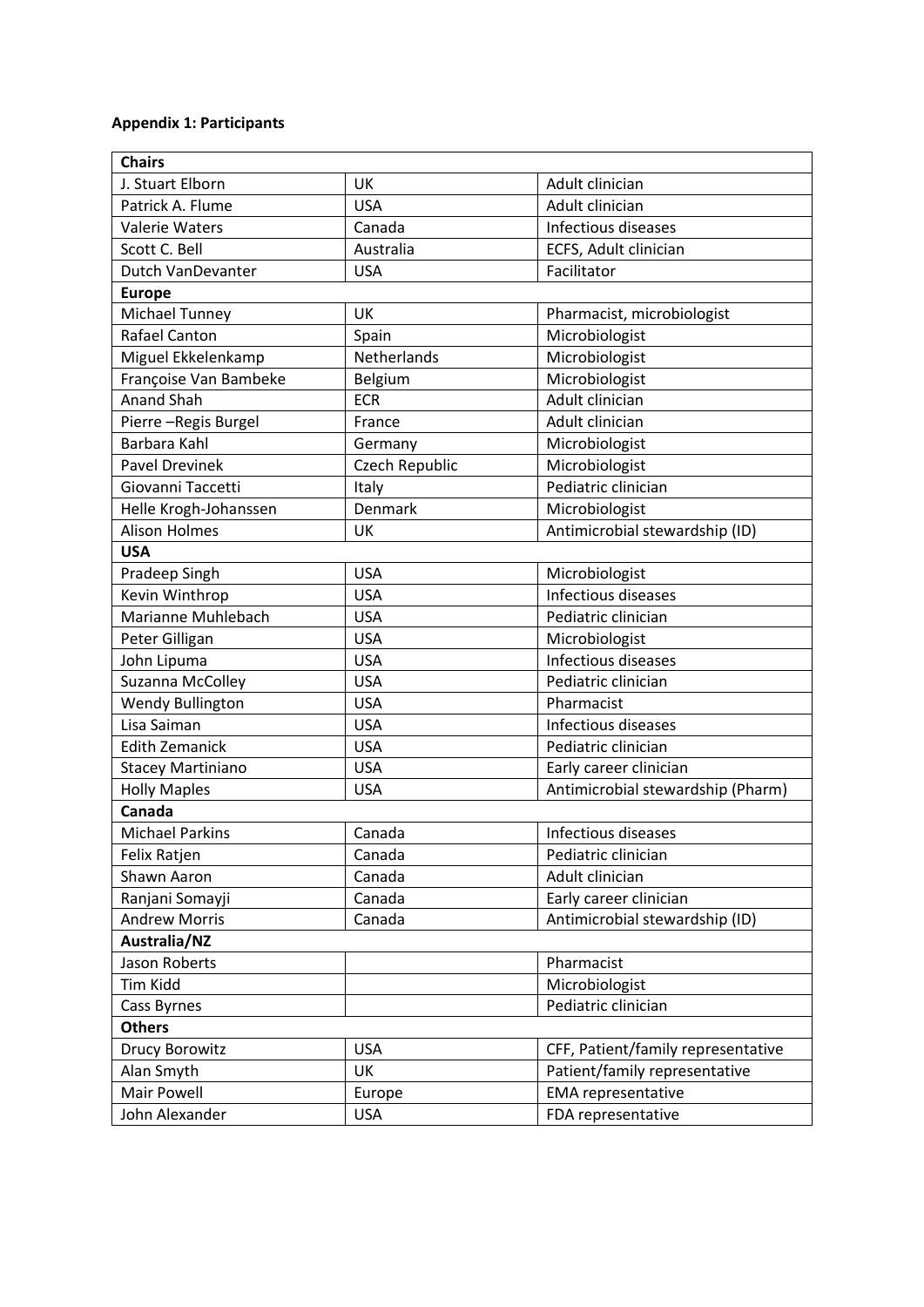## **Appendix 2: Publications**

## *In press:*

Flume PA, Waters VJ, Bell SC, VanDevanter DR, Elborn JS. Antimicrobial resistance in cystic fibrosis: does it matter? J Cyst Fibr 2018; 17: 687-689.

Kidd TJ, Canton R, Ekkelenkamp M, Krogh Johansen H, Gilligan P, LiPuma JJ,. Bell SC, Elborn JS, Flume PA, VanDevanter DR, Waters VJ. Defining antimicrobial resistance in cystic fibrosis. J Cyst Fibr 2018; 17: 696-704.

Somayaji R, Parkins MD, Shah A, Martiniano SL, Tunney MM, Kahle JS, Waters VJ, Elborn JS, Bell SC, Flume PA, VanDevanter DR. Antimicrobial susceptibility testing (AST) and associated clinical outcomes in individuals with cystic fibrosis: a systematic review. J Cyst Fibr (in press).

## *Submitted:*

Waters VJ, Kidd TJ, Canton R, Ekkelenkamp MB, Johansen HK, LiPuma JJ, Bell SC, Elborn JS, Flume PA, VanDevanter DR, Gilligan P, on behalf of the Antimicrobial Resistance International Working Group in Cystic Fibrosis. Reconciling Antimicrobial Susceptibility Testing and Clinical Response in Antimicrobial Treatment of Chronic Cystic Fibrosis Lung Infections. Submitted to Clin Infect Dis